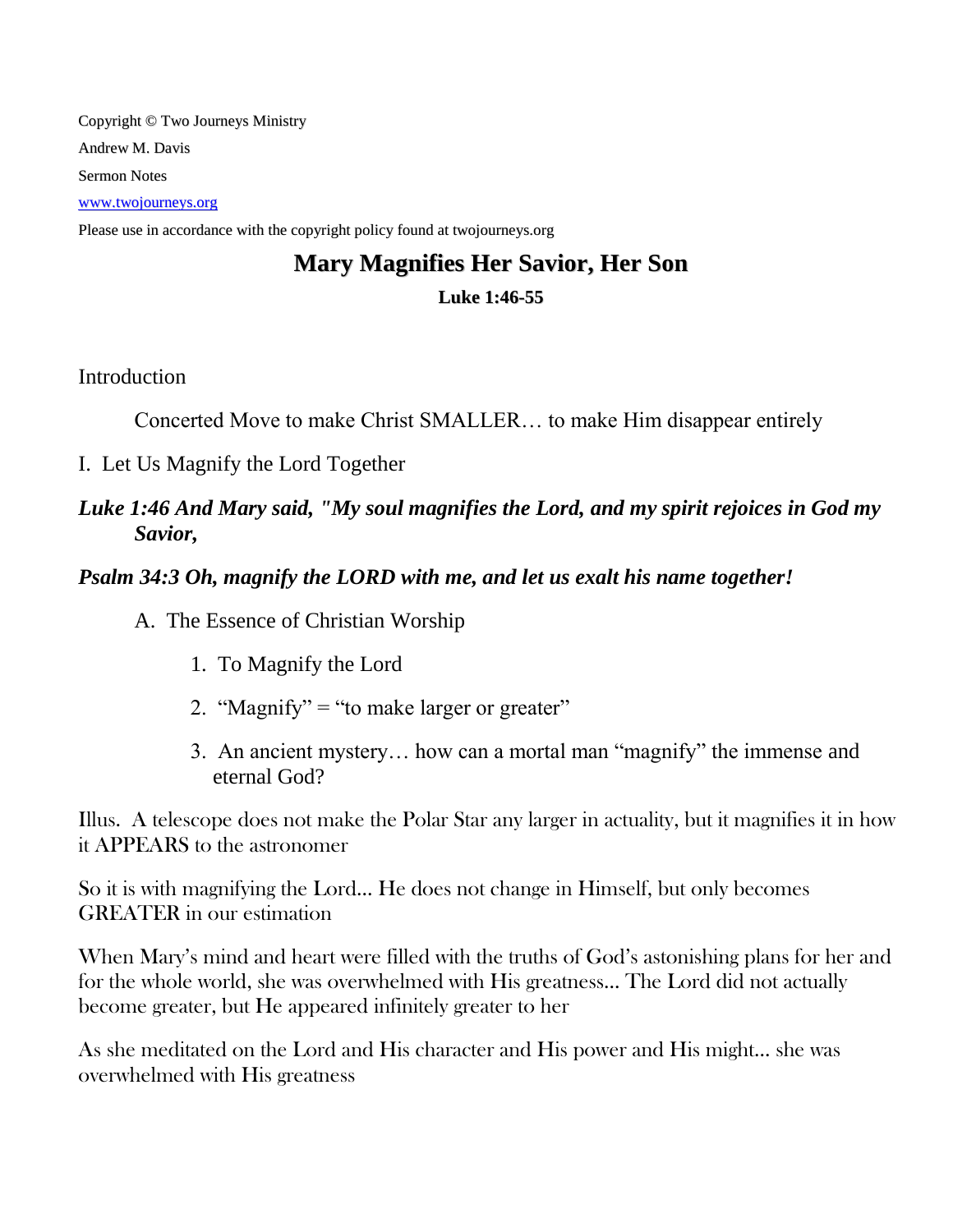## *Luke 1:46 And Mary said, "My soul magnifies the Lord, and my spirit rejoices in God my Savior,*

When she spoke her praise, she wanted Elizabeth to magnify the Lord with her

### *Psalm 34:3 Oh, magnify the LORD with me, and let us exalt his name together!*

- 4. This is the essence of Christian worship… to MAGNIFY the Lord together
	- the world makes little of God… it wants to shrink Him and minimize Him and reduce Him and erase Him
	- our secular society would like to eradicate any mention of Christ at all… we can get along fine without Him, so we think…
	- so we seek to strike the line "Under God" from the Pledge of Allegiance
	- so we seek to remove the phrase "In God we trust" from our currency
	- so we seek to make it illegal for godly public school teachers even to mention the name of God or of His Christ
	- meanwhile our popular culture also seeks to shrink Him and minimize Him and reduce Him and erase Him
	- BUT it is the Christian's joy and duty in worship to MAGNIFY the Lord and to REJOICE in God our Savior!!!
	- We do this by thinking much about Him... by reading His word carefully, savoring each phrase... by treasuring up His promises like rare jewels... and by speaking His greatness to each other in prayer, in conversation, in preaching and teaching, in singing and in joy.

### THIS IS THE ESSENCE OF CHRISTIAN WORSHIP

### *Luke 1:46 And Mary said, "My soul magnifies the Lord, and my spirit rejoices in God my Savior,*

### *Psalm 34:3 Oh, magnify the LORD with me, and let us exalt his name together!*

B. The Essence of a Worshipful Christmas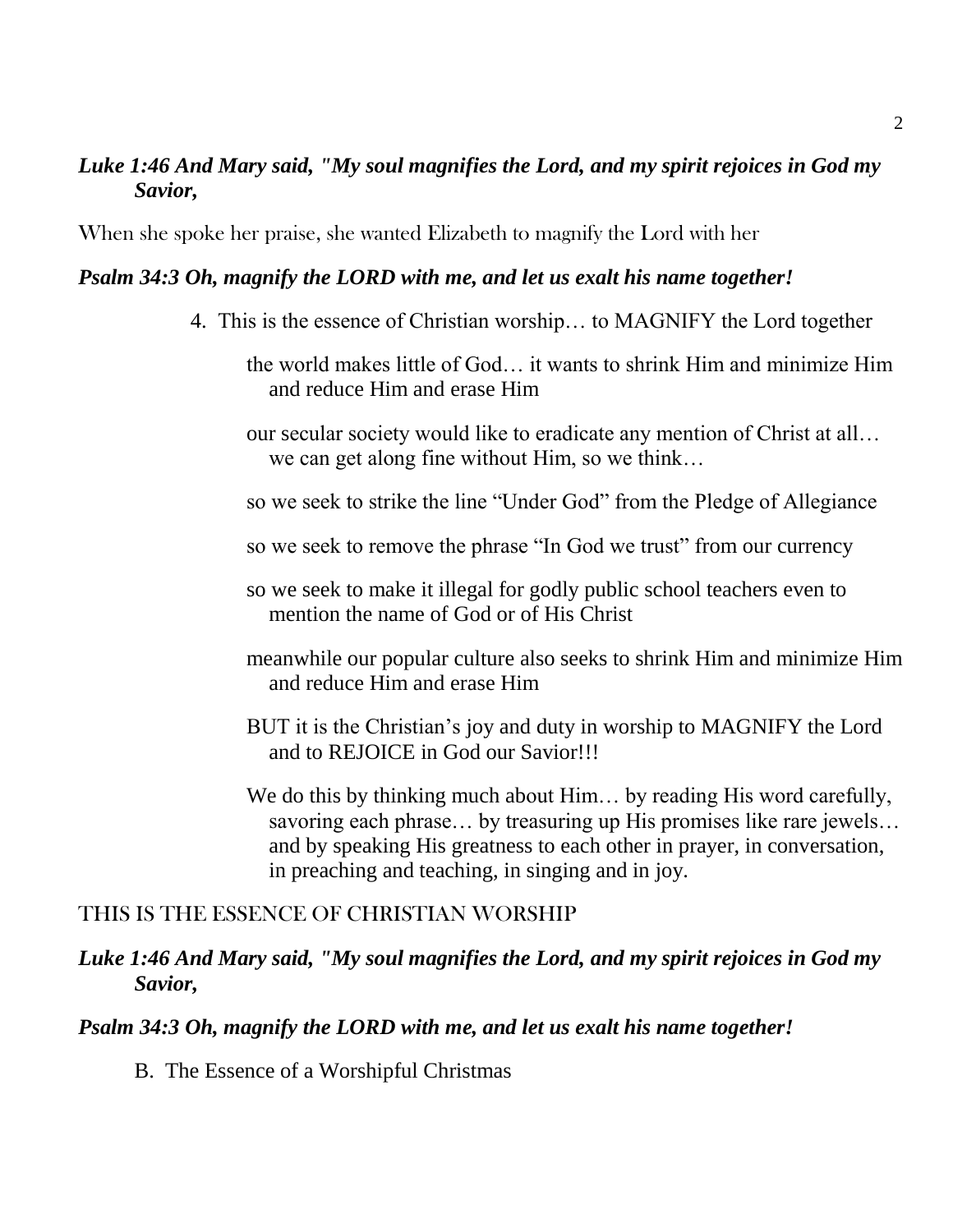- 1. Christmas is becoming increasingly SECULAR
- 2. The overwhelming emphasis on materialism has always stood as a threat to a worshipful Christ-centered Christmas
- 3. But now our popular cultural expressions of the birth of Christ seek to omit Him altogether
- 4. Christian families: have to fight this secularizing trend… we have to FOCUS on Christ and on the true significance of His birth
- 5. The key to a worshipful Christmas is this:

## *Luke 1:46 And Mary said, "My soul magnifies the Lord, and my spirit rejoices in God my Savior*

This morning our goal is to follow Mary's sweet meditation on the glory of God her Savior

- We desire to magnify the Lord and exalt His name together for sending the infant Jesus to be miraculously crafted inside her body
- We desire to stand in awe and wonder at the miracle of Christmas… of God made man, of the incarnation, of the virgin conception and birth of our beautiful savior
- We meditate together on one of the great pieces of poetry in the Bible, the "Magificat" of **Mary**
- II. The Context of Mary's Praise

A. At What Point of Redemptive History?

## *Galatians 4:4-5 But when the fullness of time had come, God sent forth his Son, born of woman, born under the law, <sup>5</sup> to redeem those who were under the law, so that we might receive adoption as sons.*

1. The Jewish Nation: dominated for six centuries by Gentile emperors

it was the "Times of the Gentiles"

2. Roman soldiers tramped through the Judean countryside, taking the best of the harvest and produce for themselves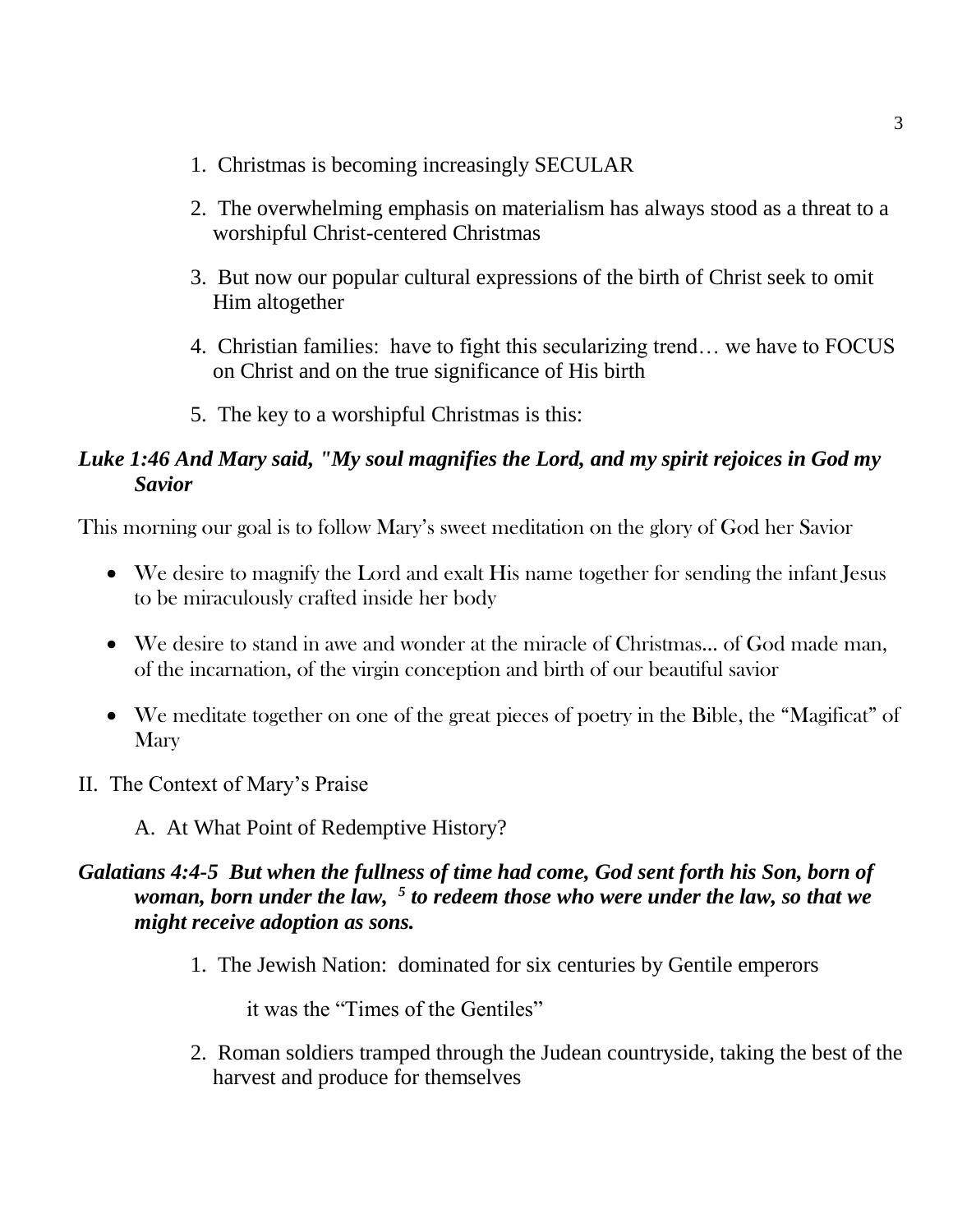- 3. Puppet kings like Herod ruled under Rome, and the threat of the Roman legions was never far
- 4. Furthermore, there had been NO PROPHETIC WORD since the days of Malachi
- 5. Some Jews were certainly ready to give up on the promises made to Abraham… they had been slaves in their own Promised Land for six hundred years

### *Psalm 77:7-9 "Will the Lord reject forever? Will he never show his favor again? <sup>8</sup> Has his unfailing love vanished forever? Has his promise failed for all time? <sup>9</sup>Has God forgotten to be merciful? Has he in anger withheld his compassion?"*

- B. Who Was Mary?
	- 1. Jewish young woman; descendent of David
	- 2. Of humble circumstances… from a poor family, living in Galilee, a despised area of Judea, dominated and permeated by Gentile influence
	- 3. Sister of Salome; aunt to James and John
	- 4. Betrothed to Joseph… a godly man, but hardly wealthy
	- 5. Virgin
	- 6. Godly character
	- 7. Highly esteemed by heaven!!!
- C. Elizabeth's Extraordinary News: The Birth of John the Baptist, (Luke 1:5-24)
- D. Mary's Extraordinary News: The Birth of Jesus Christ (Luke 1:26-38)
	- 1. Gabriel's visit: the same angel who had appeared to Daniel five centuries before in Babylon
	- 2. Gabriel's news

you're going to have a son!!... your Son will be the Messiah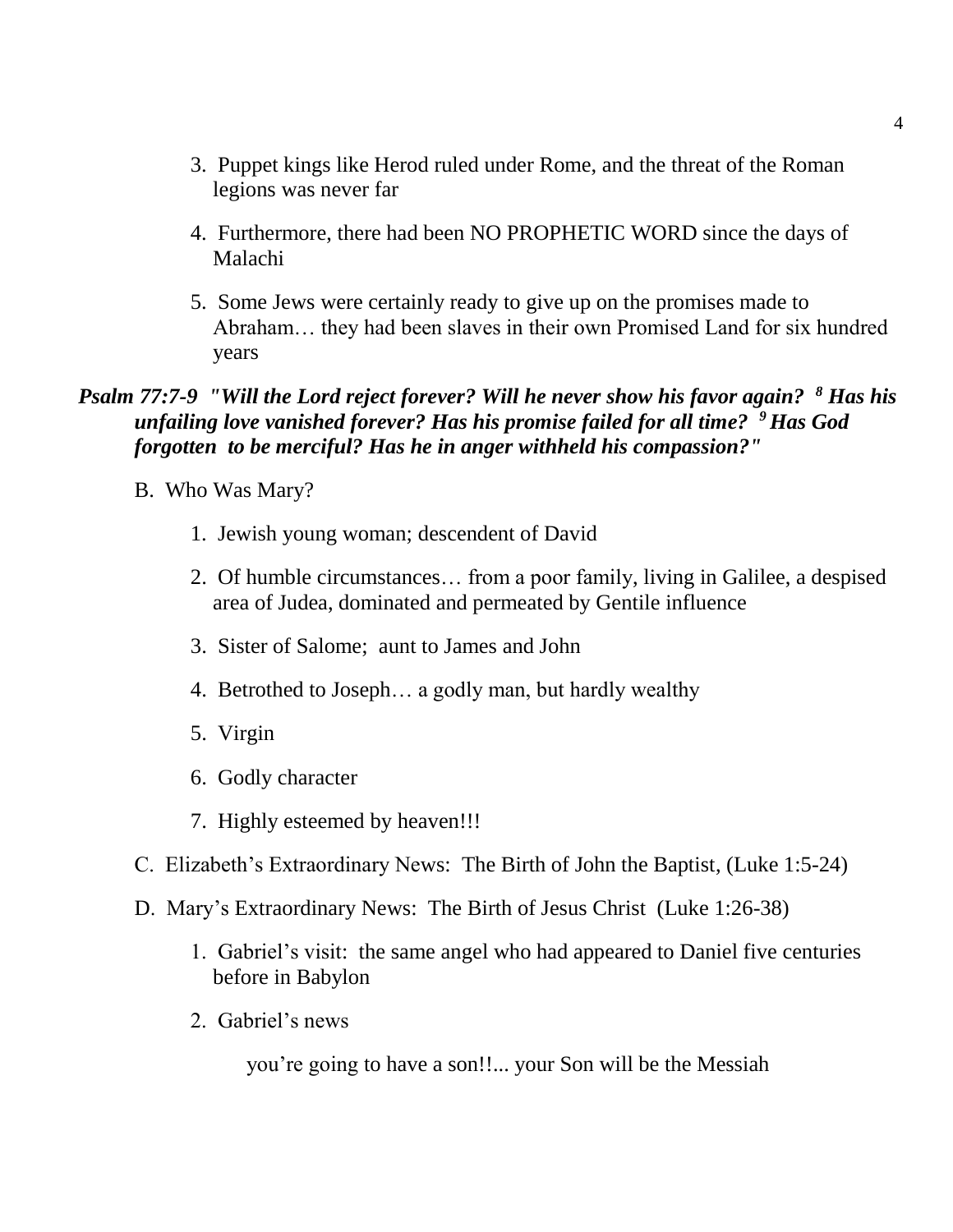your Son will also be God's Son… He will be God in the flesh

your Son's Kingdom will never end

3. Mary's stunned response

## *"How can this be, since I am a virgin?"*

4. Gabriel's explanation

## *vs. 35 The angel answered, "The Holy Spirit will come upon you, and the power of the Most High will overshadow you. So the holy one to be born will be called the Son of God.*

Thus the mystery of the incarnation: Christ fully man (reigning on the throne of "His father, David", born of his mother, Mary)… Christ also fully God ("so the Holy One to be born will be called the Son of God")

- 5. Gabriel's confirming proof: Elizabeth's miraculous pregnancy
- 6. Gabriel's resounding affirmation

## *For nothing is impossible with God."*

7. Mary's submissive, faith-filled answer

# *"I am the Lord's servant," Mary answered. "May it be to me as you have said." Then the angel left her.*

E. Mary's Expectant Visit

The angel's news of Elizabeth's amazing situation was an open door for Mary to confirm the angel's word… for this very reason, Mary immediately travels to the hill country to see Elizabeth and confirm what the angel has said… and the whole time she traveled, Gabriel's words must have been ringing in her ears

# F. Elizabeth's Prophetic Praise

## *Luke 1:42-45 In a loud voice she exclaimed: "Blessed are you among women, and blessed is the child you will bear! <sup>43</sup> But why am I so favored, that the mother of my Lord should come to me? <sup>44</sup> As soon as the sound of your greeting reached my ears, the*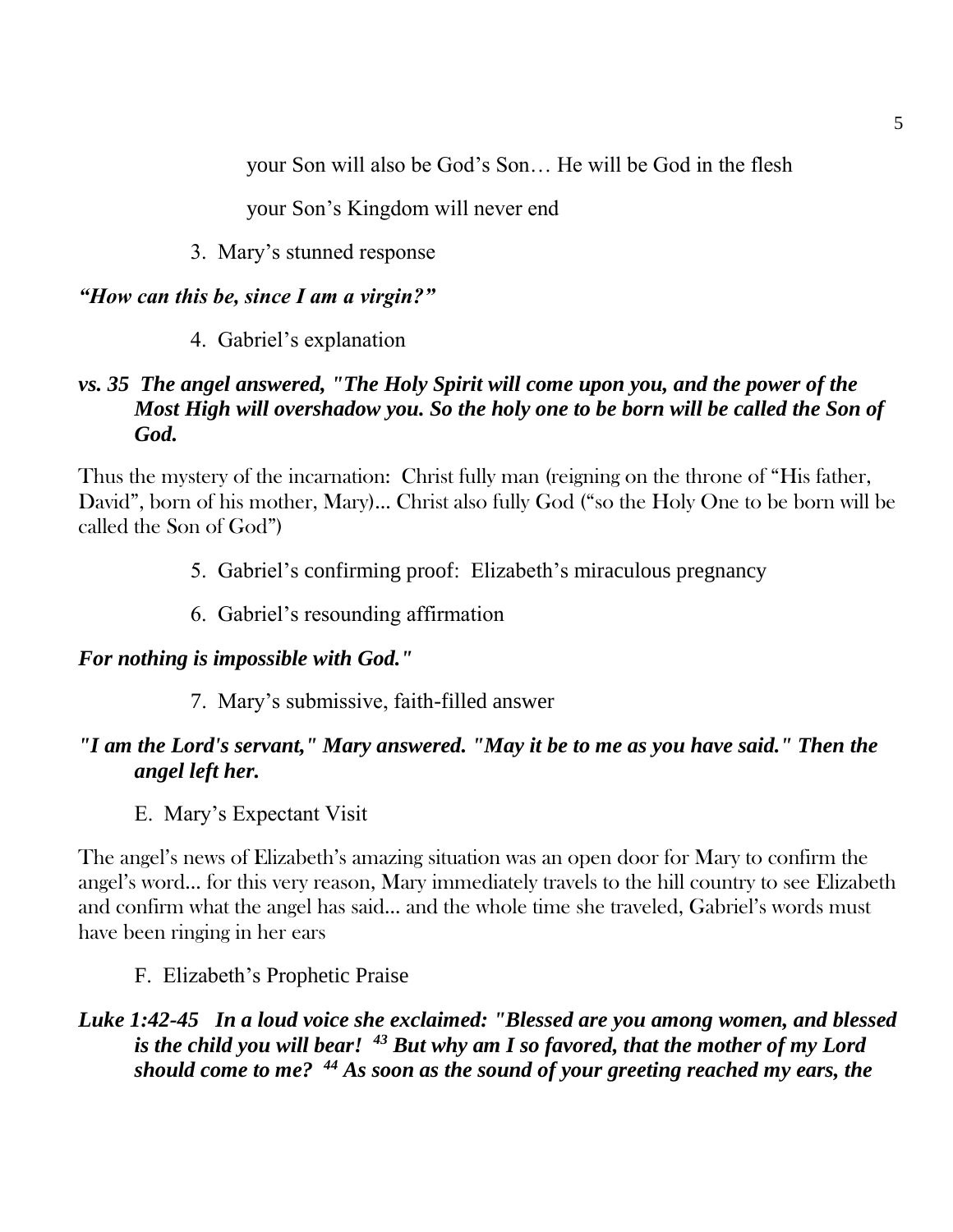## *baby in my womb leaped for joy. <sup>45</sup> Blessed is she who has believed that what the Lord has said to her will be accomplished!"*

- III. The Characteristics of Mary's Praise
	- A. Depth

Mary is a quiet ponderer, a very deep thinker

Several times in the next chapter, it is said of Mary that she pondered these things in her heart

Mary's praise is deep and rich, and shows amazing understanding of the significance of Christ's birth

B. Joy

The whole tone of Mary's praise is joyful celebration with deep awe and reverence

She sets the tone immediately with her first words

## *Luke 1:46-47 And Mary said: "My soul glorifies the Lord and my spirit rejoices in God my Savior*

- C. God-Centered Adoration
	- 1. God's attributes are on display throughout Mary's praise

Divine power…. Holiness… Mercy… Faithfulness

- 2. Throughout the Praise, Mary keeps her mind focused like a laser on who God is and what He is doing
- D. Scriptural Knowledge
	- 1. Some say Mary's praise is based on Hannah's praise after the birth of Samuel
	- 2. However, there are only a few points of contact… and Hannah's praise is more focused on personal vindication over her enemy
	- 3. Actually, Mary's praise is saturated in Scripture throughout… some scholars have found allusions or quotations of over twenty different Old Testament scriptures in these few verses from Mary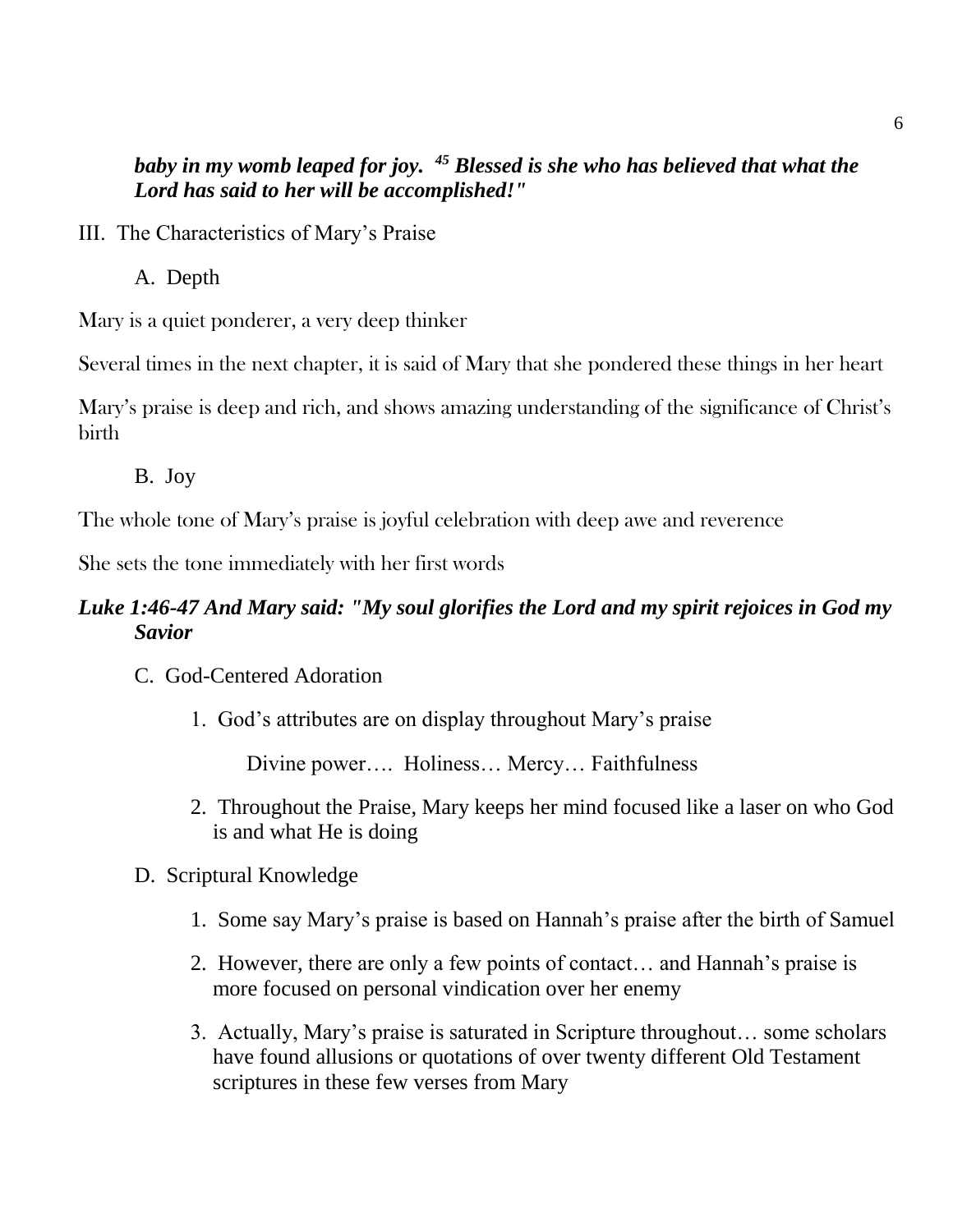- 4. What a perfect mother for Jesus, who would Himself be more saturated with Scripture than any man who ever lived
- E. Humility
	- 1. Mary is astonished that God would be so gracious to her
	- 2. Mary recognizes her low and humble estate… and that is what makes her praise so high and rich
	- 3. More on this in a moment
- IV. The Content of Mary's Praise

#### **A. Stanza 1: Exulting in God's Blessings to Her (vs. 46-49)**

- *vs. 46-49 And Mary said: "My soul glorifies the Lord <sup>47</sup> and my spirit rejoices in God my Savior, <sup>48</sup> for he has been mindful of the humble state of his servant. From now on all generations will call me blessed, <sup>49</sup> for the Mighty One has done great things for me-- holy is his name.*
	- 1. Mary's joy: flows as a result of Elizabeth's presence and statements
		- a. very quiet before the angel Gabriel… very submissive and reflective
		- b. very open here with another woman in similar circumstance
		- c. Elizabeth's outburst is passionate and energetic
		- d. Mary's praise seems more regal and majestic
	- 2. Focus of this stanza: Exulting in God's Blessings to Her (personally)
		- a. religion all begins here… with the individual sinner and his/her creator
		- b. "Is there room at the cross for ME?"
		- c. there will be a wedding banquet… but will I have a seat there?
		- d. Paul's statement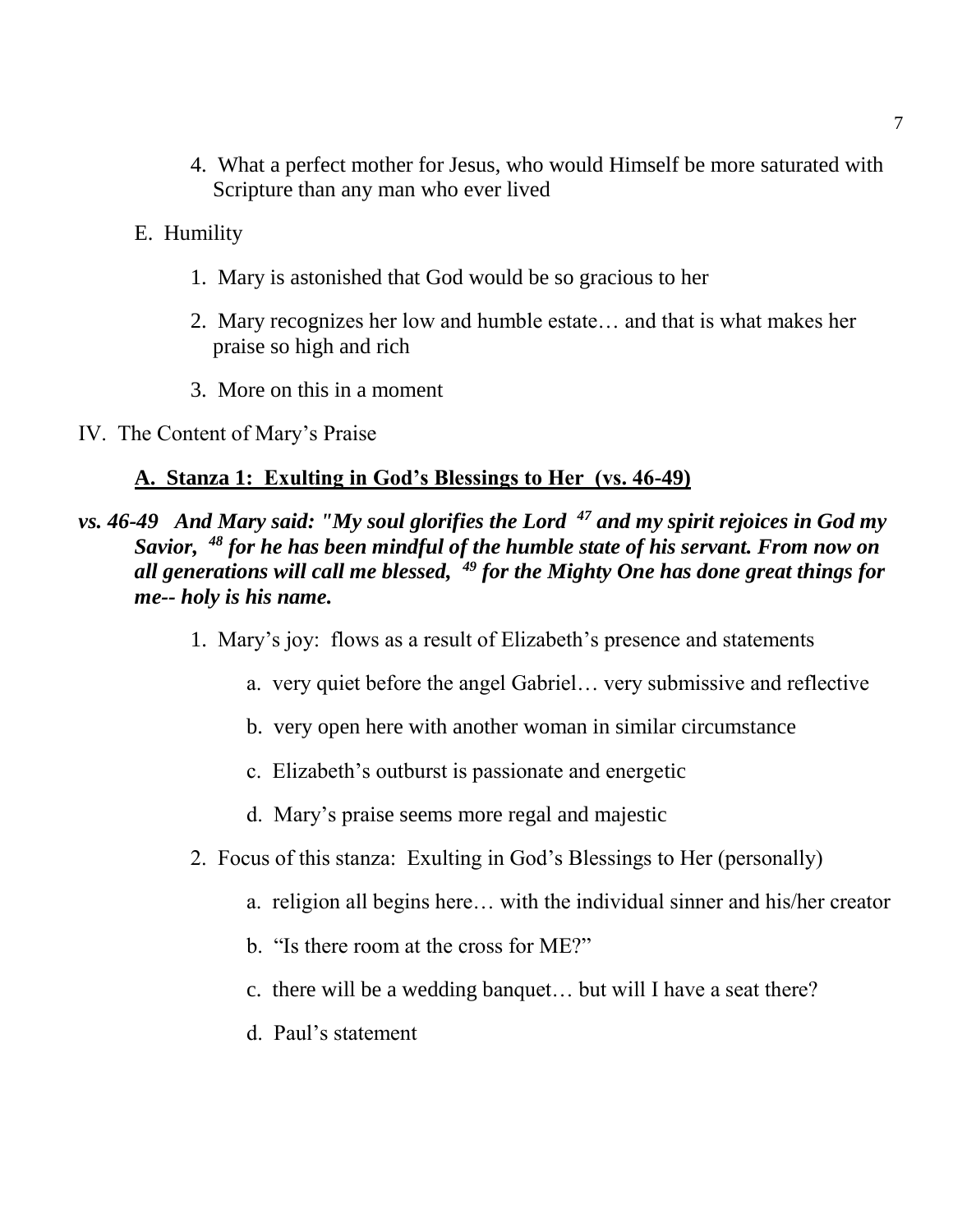## *Galatians 2:20* **I** *have been crucified with Christ and* **I** *no longer live, but Christ lives in*  **me***. The life* **I** *live in the body,* **I** *live by faith in the Son of God, who loved* **me** *and gave himself for* **me***.*

3. Mary's astonishment rooted in humility: Why should the Almighty One elevate me so highly???

### *he has been mindful of the humble state of his servant.*

- a. Mary recognized her low position: a member of a conquered Jewish race
- b. perhaps especially humbled… maybe her family unusually poor or despised in some way
- c. future prospects also humble… Joseph merely a tradesman, a humble town carpenter; hardly the possibility of prominence
- 4. Mary's Savior

## *vs. 46-47 "My soul glorifies the Lord <sup>47</sup> and my spirit rejoices in* **God my Savior***, <sup>48</sup> for he has been mindful of the humble state of his servant.*

- a. this statement should forever lay to rest any sense of Mary's sinlessness or perfection
- b. Roman Catholic doctrine: Immaculate Conception, Sinlessness of Mary, "Mediatrix"… nowhere taught in scripture!

Roman Catholic teaching goes so far as to call Mary a "second Eve," and to ascribe to her the status of co-redemptrix with Christ and presently reigning as "Queen of heaven and earth."

## c. HOWEVER, Mary herself recognized her need for a savior

## *vs. 46-47 "My soul glorifies the Lord <sup>47</sup> and my spirit rejoices in* **God my Savior***, <sup>48</sup> for he has been mindful of the humble state of his servant.*

The "humble state" of Mary included her need for a Savior from sin… and she knew it and acknowledged it!!

Mary was a godly woman, who loved God with all her heart and who was willing to believe what the angel told her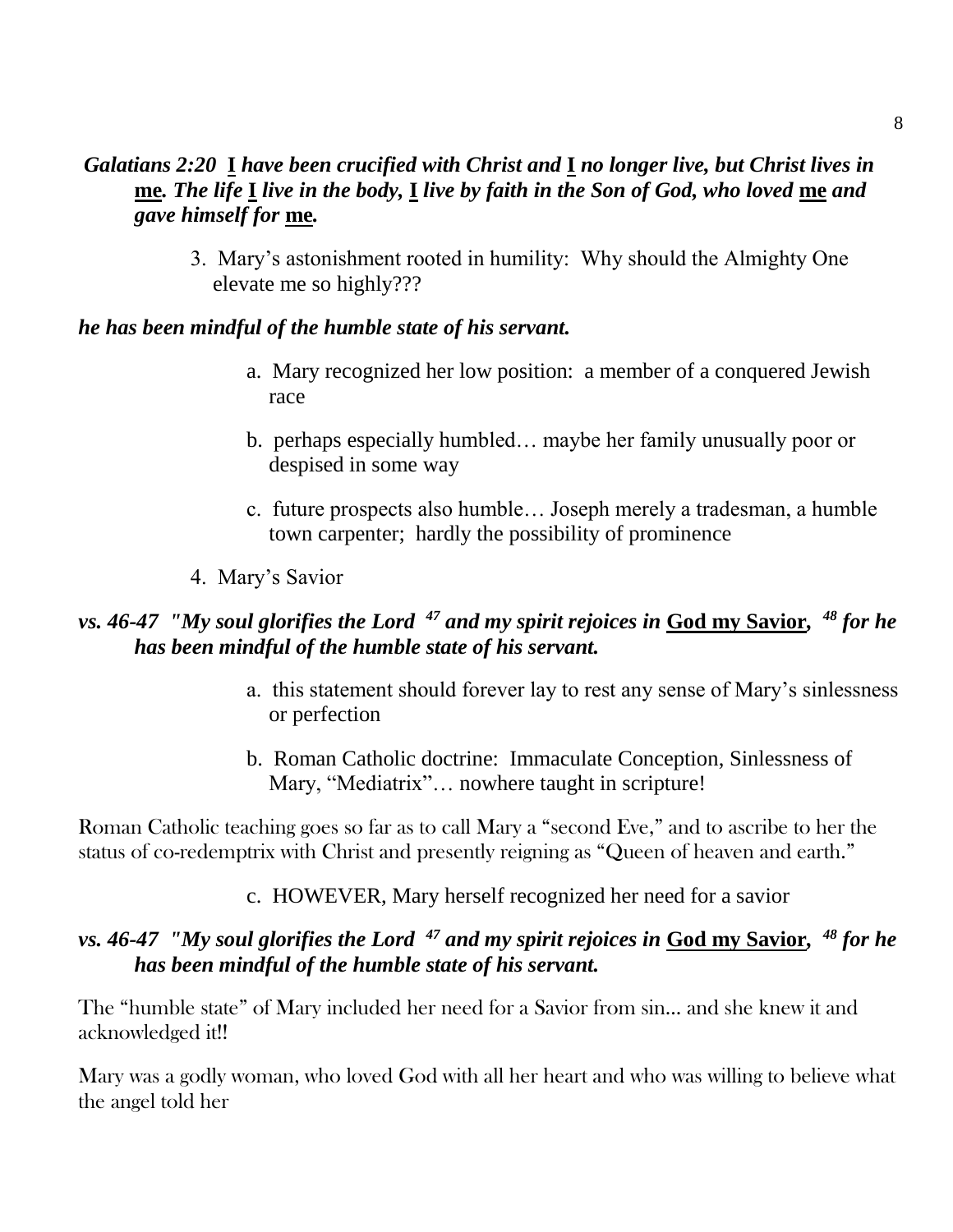She would suffer greatly for taking this role in life

She was in every respect a woman worthy of emulation by all generations of woman to follow

BUT she needed a Savior, and God was providing one through her own son, Jesus Christ!!

Astonishing thought! God her Savior would also be Jesus her Son!!

5. Mary's recognition of future blessing:

# *From now on all generations will call me blessed, for the Mighty One has done great things for me.*

- a. Mary knew that this gift would be of eternal consequence
- b. for that reason, from then all future generations would call her blessed… they would see the special role God gave her by His grace
- 6. God's Great Gifts to Mary

# *for the Mighty One has done great things for me.*

- a. angelic visit
- b. virgin conception… an incredible miracle

Ordinary conception: 46 chromosomes in normal birth; 23 from the mother, 23 from the father. In this case, God supernaturally created the necessary missing chromosomes in the same way that He spoke the universe into existence… "By the word of His power."

It's the same way Jesus created a new ear for Malchus after Peter chopped it off the night He was arrested

c. fulfillment of prophecies made hundreds of years before her

# *Isaiah 7:14 Therefore the Lord himself will give you a sign: The virgin will be with child and will give birth to a son, and will call him Immanuel.*

- d. astonishing role of raising the Savior of the world
- e. best of all: salvation for herself from her own sins
- 7. The Holiness of God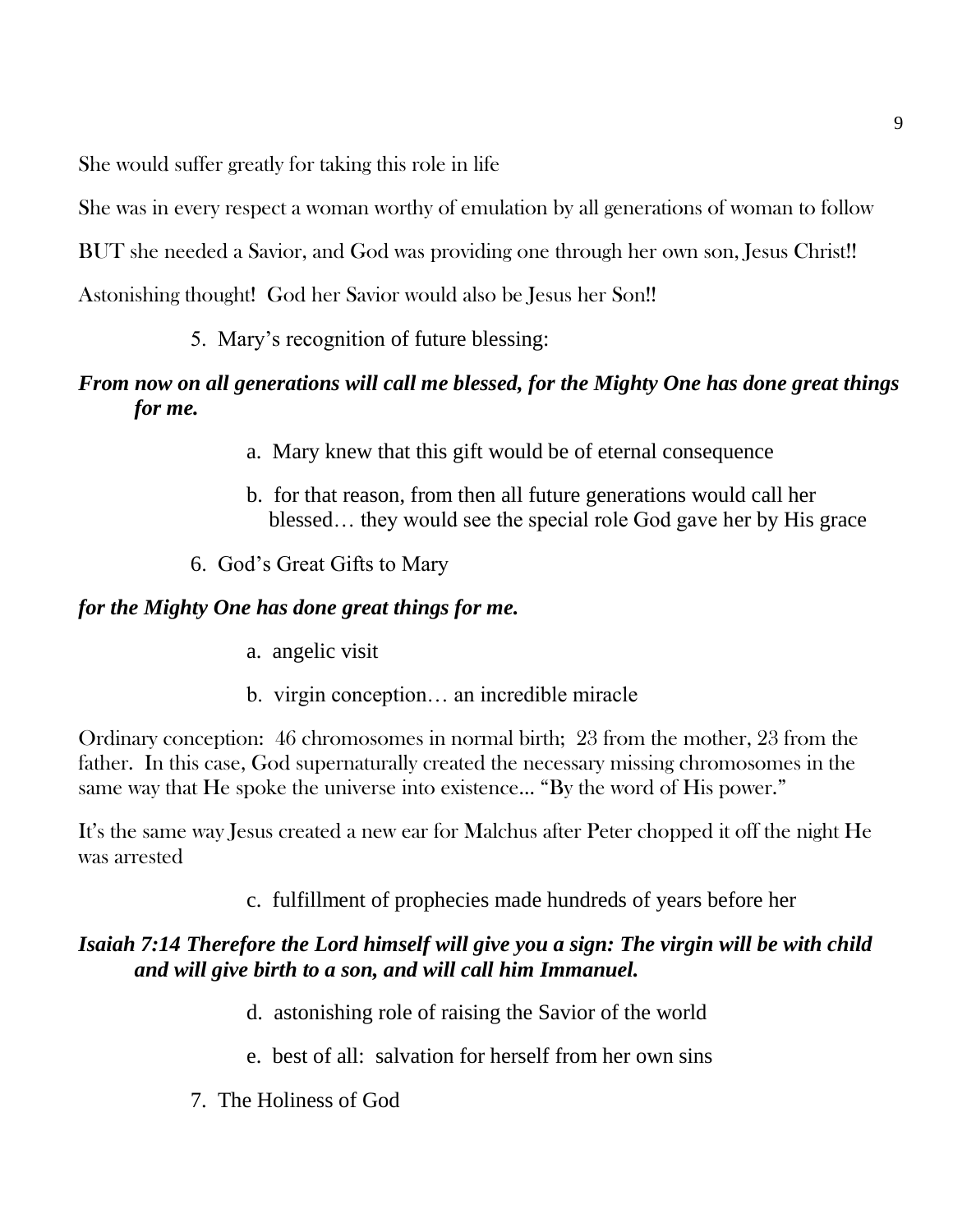### *"Holy is His name!"*

- a. holiness is the distinguishing characteristic of the God of the Bible
- b. what will happen to Mary could lead some to think of uncleanness… the rumor mill will be spinning and Mary will be the brunt of these rumors
- c. John 8: Jews accused Jesus of being a Samaritan and demonpossessed… earlier they insinuated that He was illegitimate
- d. BUT the whole conception and birth was perfectly holy, because God's name is holy

*Luke 1:34-35 "How will this be," Mary asked the angel, "since I am a virgin?" <sup>35</sup> The angel answered, "The* **Holy Spirit** *will come upon you, and the power of the Most High will overshadow you. So the* **holy one** *to be born will be called the Son of God.*

### **B. Stanza 2: Extending to God's Blessings from Generation to Generation (vs. 50)**

#### *vs. 50 His mercy extends to those who fear him, from generation to generation.*

- 1. Mary now widens her focus and praise to include generations yet unborn
- 2. This is the nature of true Christian faith… it begins with one's own relationship with God, and soon extends to include other believers even to the end of time!!
- 3. Probably came from understanding Gabriel's prediction concerning the future of her Son's Kingdom

### *Luke 1:32-33 The Lord God will give him the throne of his father David, <sup>33</sup> and he will reign over the house of Jacob* **forever***;* **his kingdom will never end***."*

4. God's mercy is the true focus

Mercy = God's lovingkindness and blessing given to those in suffering and in misery

No earthly suffering compares with that of the damned in hell… however great is the suffering of people in the slums of Calcutta, or the AIDS wards in Botswana, or the forced labor concentration camps of North Korea… and their suffering IS great, it pales in comparison with the sufferings in the Lake of Fire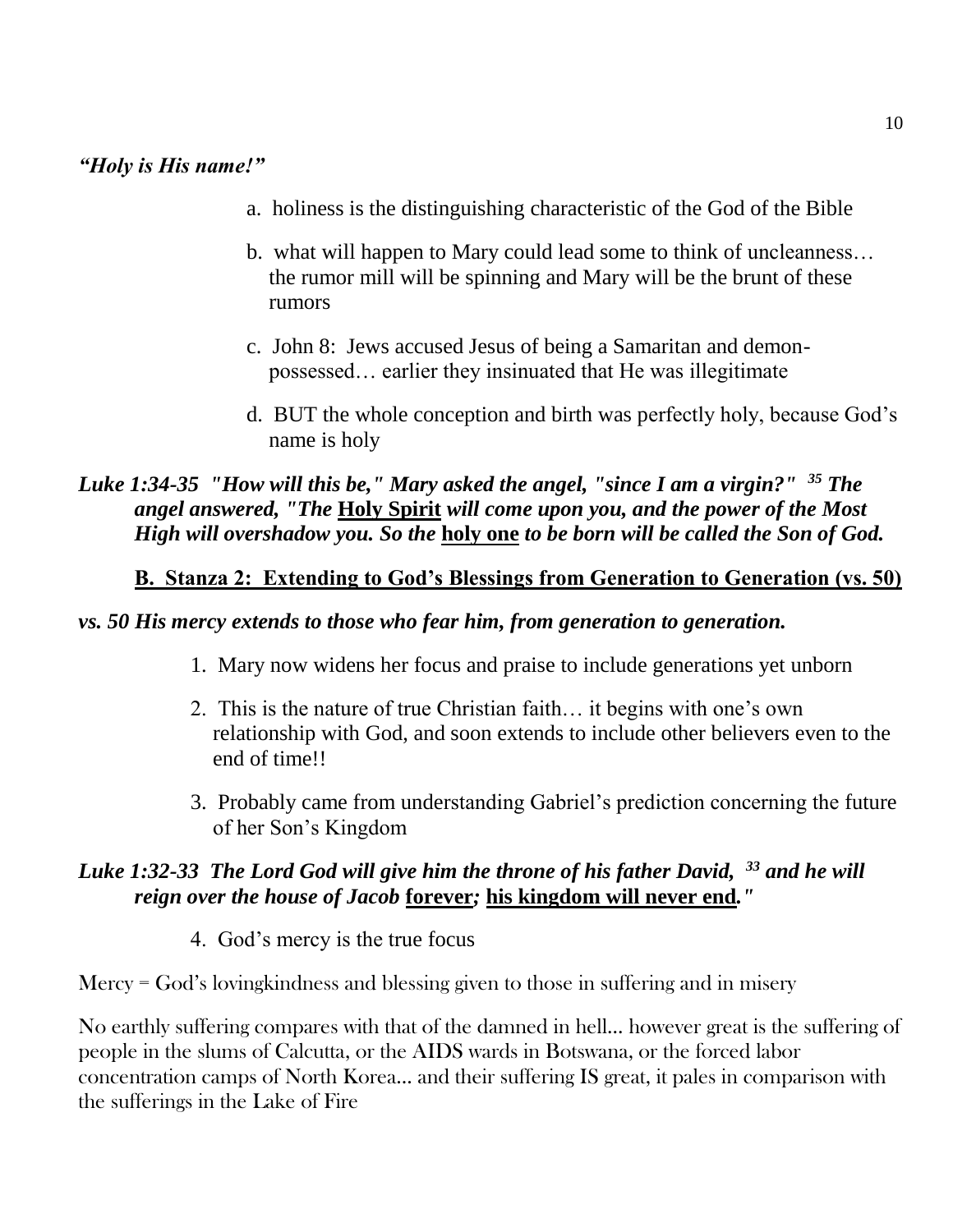This is the predominant mercy the Lord has shown… in sending Christ to take the death penalty for our sins

God is merciful in saving us from sin… and it is a GREAT MERCY

However, this mercy is NOT for everyone, but only for those who fear Him

## **C. Stanza 3: Delighting in God's Surprising Ways with the Full and Empty (vs. 51-53)**

## *vs. 51-53 He has performed mighty deeds with his arm; he has scattered those who are proud in their inmost thoughts. <sup>52</sup> He has brought down rulers from their thrones but has lifted up the humble. <sup>53</sup> He has filled the hungry with good things but has sent the rich away empty.*

- 1. Having covered God's mercy to those who fear Him, Mary now turns to the "Great Reversal"
- 2. The world reveres wealth, power, prestige, conquest, domination, ostentation…
- 3. But God opposes the proud… He takes great delight in thwarting their ambitions

## *James 4:6 and 1 Peter 5:5 "God opposes the proud but gives grace to the humble."*

This is the GREAT REVERSAL

- 4. Mary speaks of the "Mighty deeds" God has done with His arm
	- a. the Exodus… the TEN PLAGUES, the Red Sea
	- b. Jews suffering under Gentile tyrants would be crying out for a renewal of those days again
	- c. even worse, however, is the tyranny of sin… of Satan and his wicked kingdom… this is the tyranny Christ came to destroy
- 5. Mary speaks of God's opposition to the proud… IN THEIR INMOST **THOUGHTS**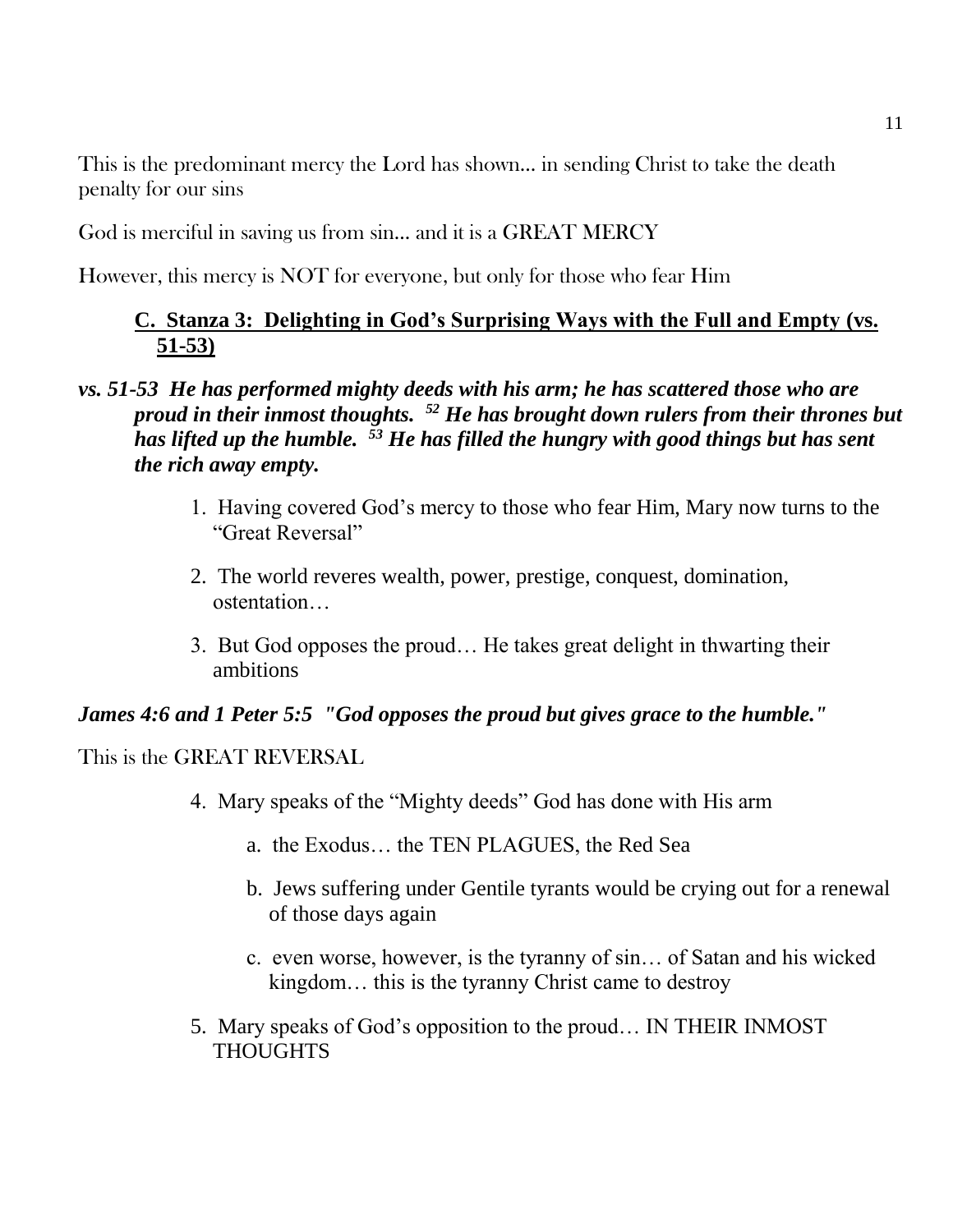6. He speaks of God bringing down tyrants from their mighty thrones… perhaps two would come to mind right away… Herod the Great and Caesar Augustus

These two rulers were rejected by God… God sent not His Son to them, but to a humble Jewish peasant girl… this is the great Reversal

## *He has brought down rulers from their thrones but has lifted up the humble.*

Basic concept: God is sovereign over rulers… He raises one and lowers another; but His grace He gives to the humble

7. God's Banquet Table: Spread for the Hungry

## *vs. 53 He has filled the hungry with good things but has sent the rich away empty.*

a. God spreads a banquet table and invites the hungry to come

## *Isaiah 55:1 "Come, all you who are thirsty, come to the waters; and you who have no money, come, buy and eat! Come, buy wine and milk without money and without cost.*

God's FEAST is the Kingdom of Messiah… it is a rich welcome into the Kingdom of God

God's FEAST is essentially spiritual in this world… forgiveness of sins

b. basic principle: the spiritually hungry will sit and eat; those satisfied in this world will not

Imagine: Someone who brought their own lunch to the Galilean hill where Jesus fed the 5000; he would miss the feast;

Someone who brought His own fine wine to the wedding at Cana in Galilee where Jesus turned the water into wine… he would refuse Jesus' provision because he had his own

Someone who felt he was perfectly righteous and pleasing to God, sure didn't need Jesus to be their Savior

Those who were desperate for forgiveness, hungry and thirsty for righteousness and salvation, he satisfied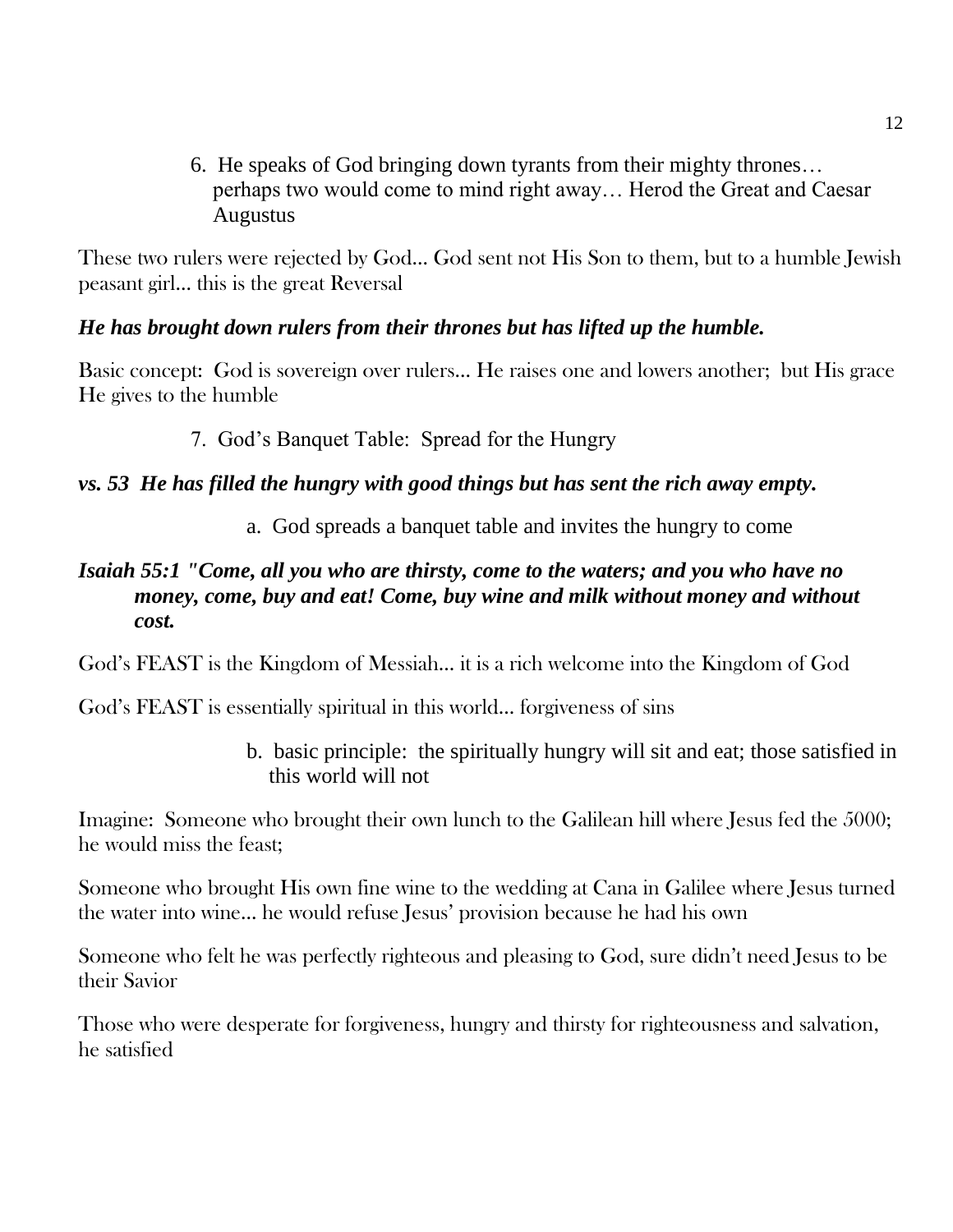But those who were satisfied with themselves… with their earthly wealth, their earthly comforts, their earthly situations… he sent them away empty

# **D. Stanza 4: Celebrating God's Faithfulness to His Covenant with Abraham (vs. 54-55)**

- 1. Final stanza of special interest to Mary as a descendent of Abraham
- 2. Mary knew well the promises made to Abraham, their forefather

## *Genesis 12:2-3 "I will make you into a great nation and I will bless you; I will make your name great, and you will be a blessing. <sup>3</sup> I will bless those who bless you, and whoever curses you I will curse; and all peoples on earth will be blessed through you."*

- 3. HOWEVER: For six hundred years, Gentiles had trampled the Promised Land and the Holy City
- 4. Gabriel's message to Mary, and Elizabeth's Spirit-filled utterance are more proof: GOD HAS NOT FORGOTTEN HIS PROMISE TO ABRAHAM!!!!

## *Luke 1:54-55 He has helped his servant Israel, remembering to be merciful <sup>55</sup> to Abraham and his descendants forever, even as he said to our fathers."*

The word "servant" can be translated "boy", and it highlights Israel's weakness and frailty and dependence on God…

Mary here celebrates God's renewal of His covenant promises to Abraham… the time has come at last for God to be gracious

Summary: This is a detailed look at the content of Mary's Praise… in four stanzas, celebrating

- 1) God's mercy and grace to Mary personally
- 2) God's mercy and grace to all generations of those who fear Him

3) God's GREAT REVERSAL: opposing the rich and proud and powerful, and elevating the poor and needy

4) God's faithfulness to His covenant promises made to Abraham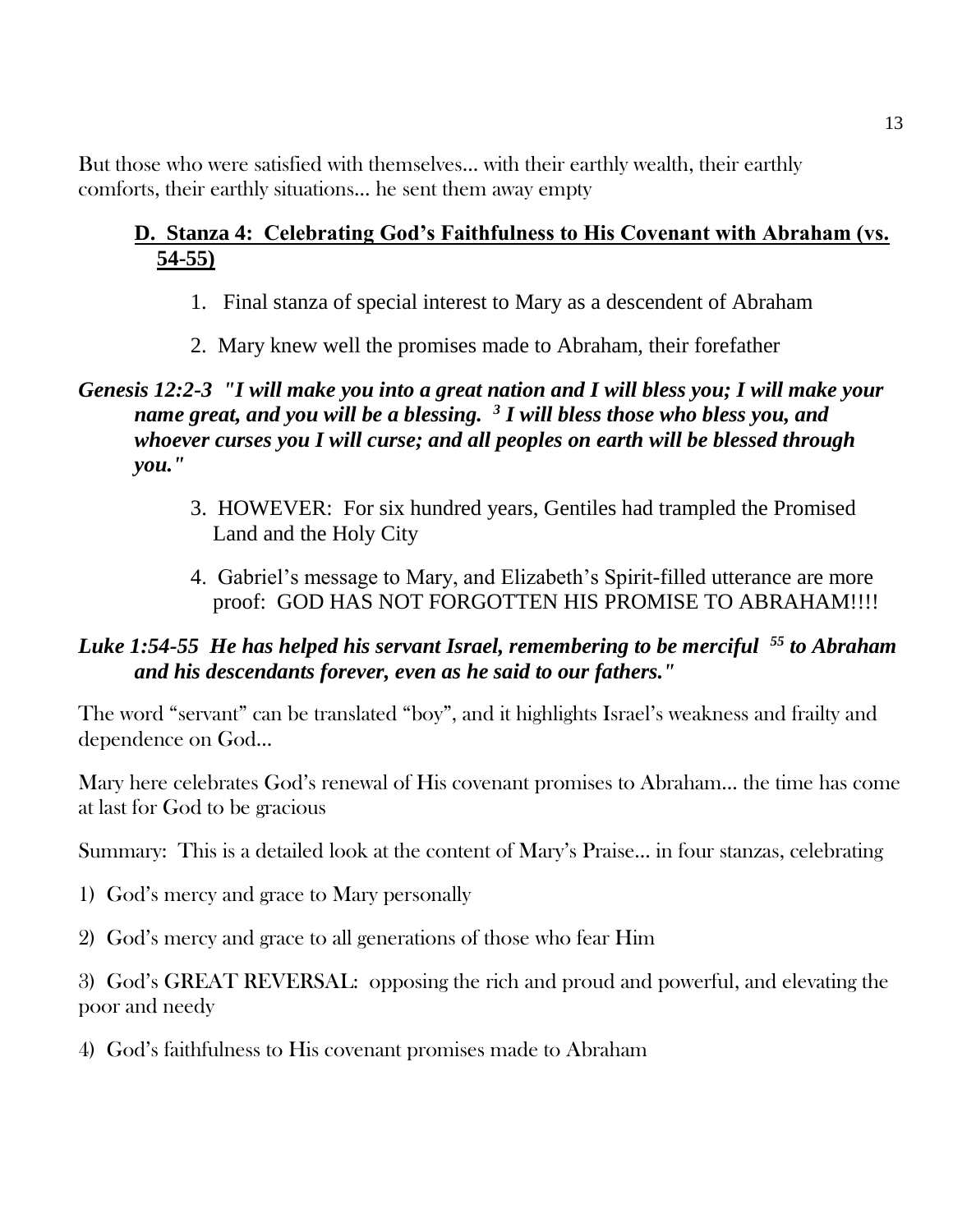- V. The Consummation of Mary's Praise
	- A. Mary's Son Was Her Savior
		- 1. Astonishing Fact: Mary never mentions her Son!!
		- 2. Yet, her praise was all focused on the gift of Christ
		- 3. The amazing fact of all of this: Mary's own Son was the Savior of her soul

## *vs. 46-47 "My soul glorifies the Lord <sup>47</sup> and my spirit rejoices in* **God my Savior***, <sup>48</sup> for he has been mindful of the humble state of his servant.*

- B. Mary's Praise Was Merely Foretaste
	- 1. In many respects, an Old Testament praise… awaiting the consummation of history
	- 2. Christ had not yet been born, and Mary did not know what would come
	- 3. Mary's understanding here was limited… but by the end of her life she would know
	- 4. Jesus came to die… and in His death her sins would be atoned for
	- 5. Mary's praise would only reach it's fullest consummation in heaven
	- 6. There she would worship her son perfectly for eternity
- C. Mary's Highest Position: Not as Christ's Mother but as Christ's Disciple

### *Luke 11:27-28 As Jesus was saying these things, a woman in the crowd called out, "Blessed is the mother who gave you birth and nursed you." <sup>28</sup> He replied, "Blessed rather are those who hear the word of God and obey it."*

Mary's joy here awaited a final consummation: her own salvation and that of all the people of God

#### *Luke 10:20 Nevertheless, do not rejoice in this, that the spirits are subject to you, but rejoice that your names are written in heaven."*